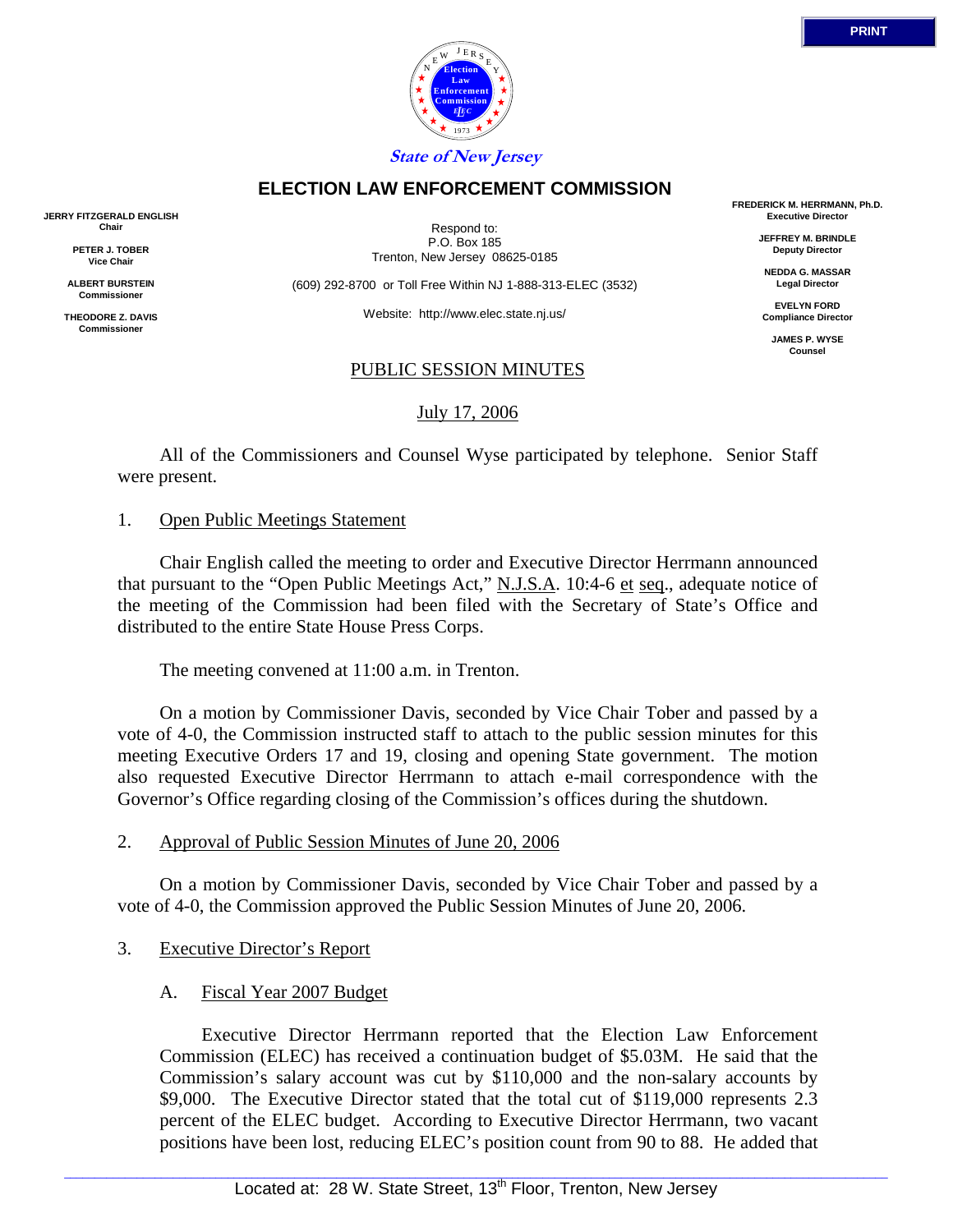in light of the State's overall financial condition, ELEC has done well to maintain its fiscal resources.

### B. Flood-Related and Budgetary Shutdown

 Executive Director Herrmann advised the Commission that due to the flooding of the Delaware River, the State of New Jersey closed down on June  $29<sup>th</sup>$  and June  $30<sup>th</sup>$ , 2006. He noted that on Saturday July 1, 2006, Governor Jon S. Corzine had to shut down all nonessential State services because of the lack of a State budget agreement by the constitutional deadline. The Executive Director indicated that the State remained closed for most State employees including those at ELEC until July 10, 2006. Executive Director Herrmann informed the Commission that in response to a request from the Governor's staff on June 23, 2006, he informed the administration that "since it is not a gubernatorial or legislative election year and the next election does not occur until November, none of the activities of ELEC should be deemed essential during a 'temporary' shutdown over the next few weeks." He said that on June 27, 2006, the Director of the Governor's Authorities Unit called him to thank him for his response and to concur with it.

 The Executive Director advised the Commission that during the shutdown, the senior staff did an outstanding job in securing the Agency. Executive Director Herrmann reported that Deputy Director Brindle and Senior Fiscal Officer Elaine Salit obtained pay checks for staff persons without automatic deposit and made sure they were paid for the flood days.

 The Executive Director mentioned that Director of Finance and Administration Gary Alpert worked with the Administration to leave a "closed" message on ELEC's main telephone number and individual staff member voicemails.

 Executive Director Herrmann informed the Commission that Director of Information Technology Carol Neiman protected the computer system to make sure potential electrical surges did not damage hardware.

 He indicated that upon the staff's return on July 10, 2006, a special Directors' meeting reviewed all outstanding work assignments and provided an orderly transition back to work.

 Executive Director Herrmann noted that it was a difficult period in which all members of the staff rose to the occasion assuring the minimum amount of inconvenience to the public, filers, and the media.

## C. Staff Activities

 The Executive Director announced that Director of Finance and Administration Alpert has started an employee newsletter, which is distributed with the pay checks. It updates the staff on various human resource issues.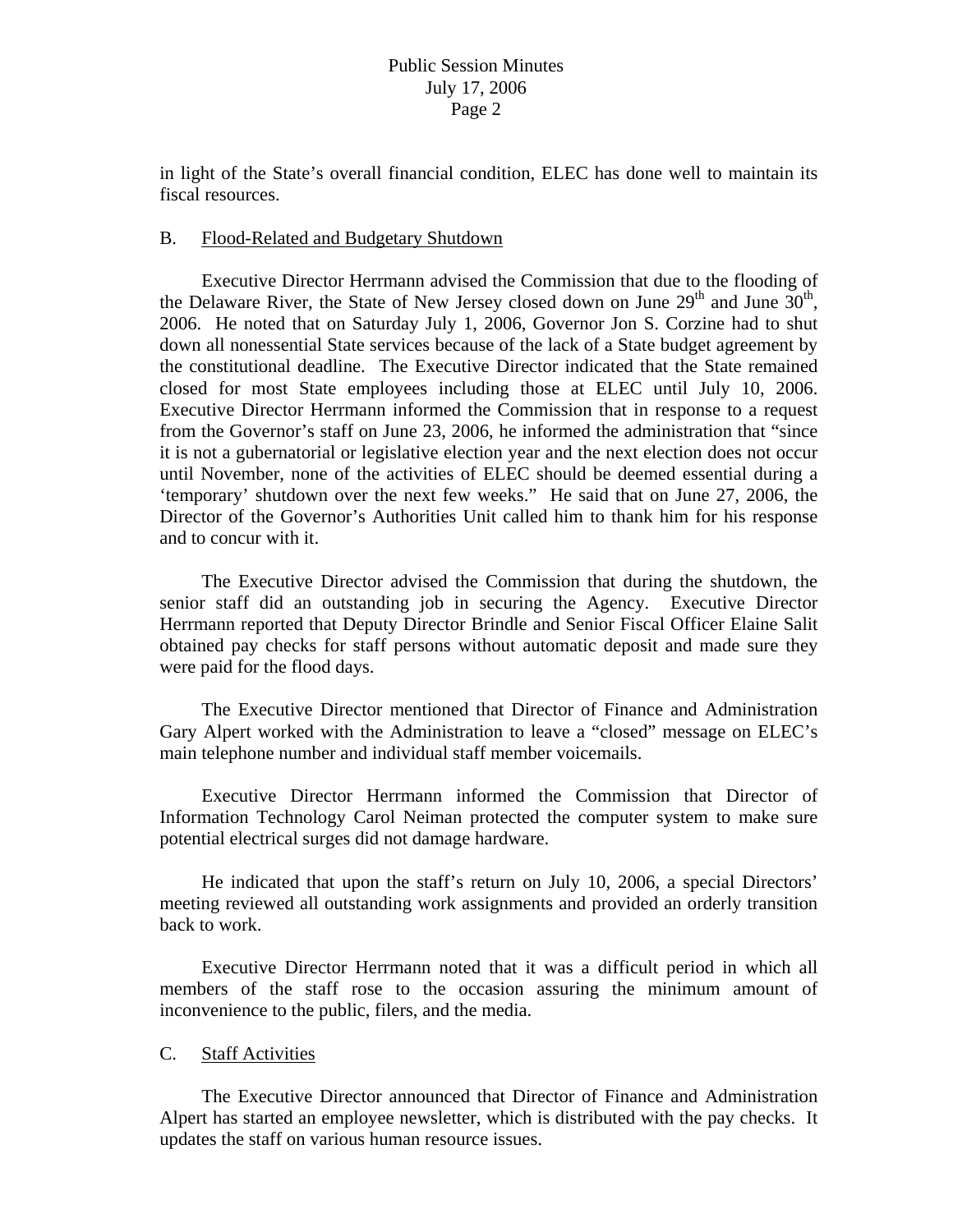# Public Session Minutes July 17, 2006 Page 3

 Executive Director Herrmann added that the Compliance Division has formally trained 491 treasurers pursuant to P.L. 2004, c.22. He reported that the number of lobbyists has increased by 44 percent over the past half year climbing from 613 to 885 registered agents.

## D. Computer News

 Executive Director Herrmann advised the Commission that in response to an excellent suggestion by Ingrid Reed of the Eagleton Institute, staff has added links to the pay-to-play websites of the departments of Treasury and Community Affairs on ELEC's new pay-to-play page. He said that these links are in addition to those that appear on the "other sites of interest" page and that having these links in both places assures easier public and media access to important pay-to-play information.

### E. Recent U.S. Supreme Court Decision in Randall vs. Sorrell

 Executive Director Herrmann informed the Commission that the United States Supreme Court ruled on June 26, 2006 in Randall vs. Sorrell that Vermont's campaign contribution and spending limits are unconstitutional and improperly hinder the ability of candidates to raise money and speak to voters.

 According to the Executive Director, the 1997 Vermont Law at issue among other things placed contribution limits of \$200 per election on legislative races for the Lower House and a spending cap of \$300,000 on gubernatorial candidates who did not receive public financing. Executive Director Herrmann said that Justice Stephen Bryer said such restrictions "impose burdens upon first amendment interests that . . . are disproportionately severe."

## F. Fall Meeting Schedule

- August 15, 2006 at 2:00 p.m. by telephone;
- September 19, 2006 at 11:00 a.m. in Trenton;
- October 17, 2006 at 11:00 a.m. in Trenton; and,
- November 21, 2006 at 11:00 a.m. in Trenton.

 On a motion by Commissioner Davis, seconded by Vice Chair Tober and passed by a vote of 4-0, the Commission approved the report by the Executive Director.

 Chair English congratulated staff for a job well done during the shutdown. The Commission concurred.

 The Commission expressed its congratulations to Vice Chair Tober upon the birth of his son.